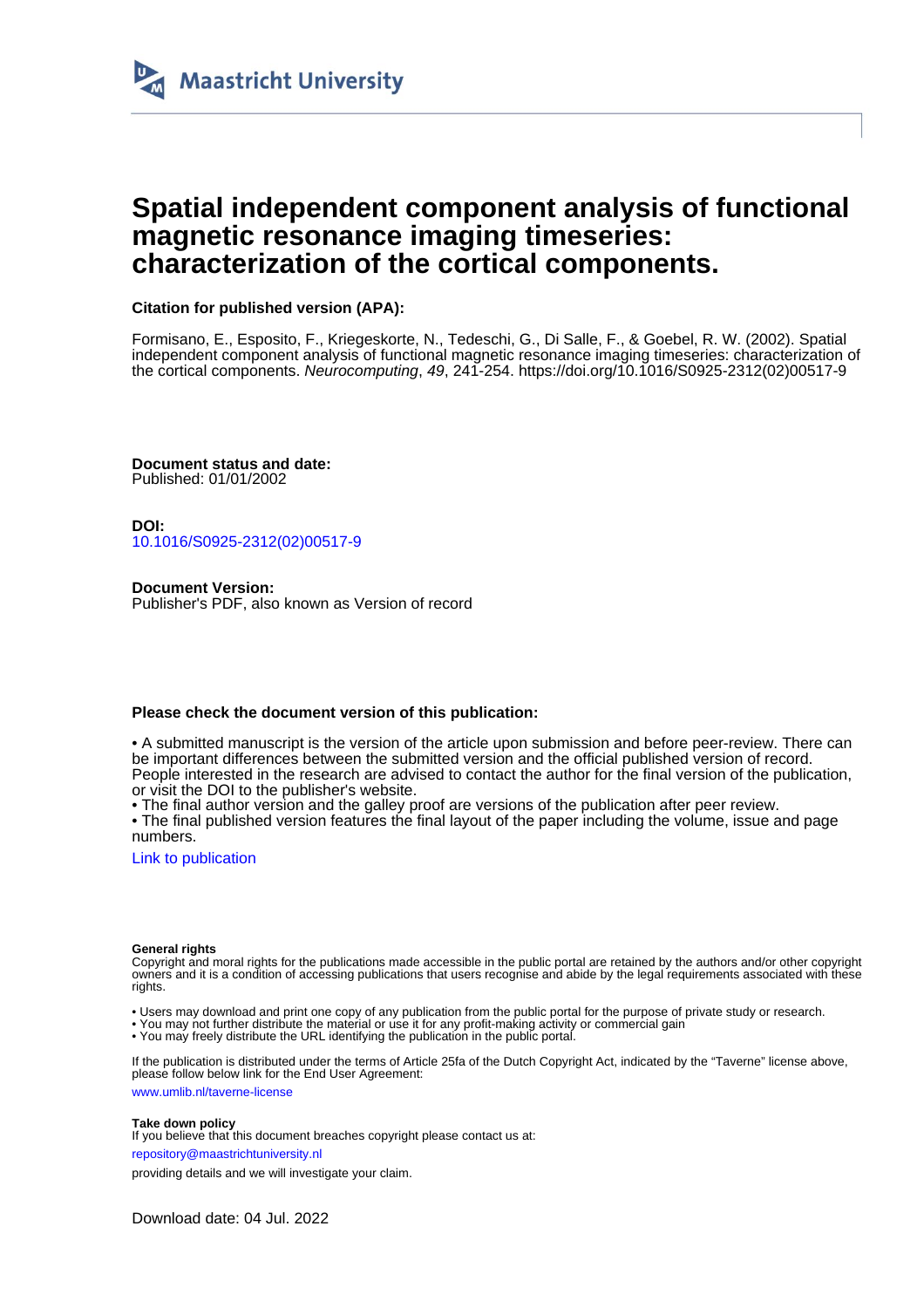NEUROCOMPUTING



Neurocomputing 49 (2002) 241 – 254

www.elsevier.com/locate/neucom

# Spatial independent component analysis of functional magnetic resonance imaging time-series: characterization of the cortical components

E. Formisano<sup>a,\*</sup>, F. Esposito<sup>b</sup>, N. Kriegeskorte<sup>a</sup>, G. Tedeschi<sup>b</sup>, F. Di Salle<sup>c</sup>, R. Goebel<sup>a</sup>

<sup>a</sup>*Department of Neurocognition, Faculty of Psychology, Maastricht University, Postbus 616, 6200 MD Maastricht, Netherlands*

<sup>b</sup>*Institute of Neurological Sciences, Second University of Naples, Naples, Italy* <sup>c</sup>*Department of Neuroradiology, University of Naples "Federico II", Naples, Italy*

Received 3 March 2001; accepted 22 October 2001

#### Abstract

Spatial independent component analysis (sICA) can be applied to human brain functional magnetic resonance imaging (fMRI) data. Here, we address the problem of identifying the "meaningful" subset in the large set of components (ICs). While this problem ultimately requires interpretation, we propose *kurtosis* of the component histogram, *spatial clustering* of the component's layout in the brain and *one-lag autocorrelation* of the time course as criteria useful in selecting components for more in-depth examination. Using our method of *cortex-based* sICA, we illustrate this selection approach by applying it to two fMRI data sets already well understood by us. The criteria in combination allow the selection of the task-related fMRI-ICs, independent of a priori information pertaining to the particular temporal structure of the experiment. -c 2002 Elsevier Science B.V. All rights reserved.

*Keywords:* Functional magnetic resonance imaging; Independent component analysis; Cortical surface reconstruction

∗ Corresponding author. Tel.: +31-43-3884040; fax: +31-43-3884125. *E-mail address:* e.formisano@psychology.unimaas.nl (E. Formisano).

<sup>0925-2312/02/\$ -</sup> see front matter  $\odot$  2002 Elsevier Science B.V. All rights reserved. PII: S0925-2312(02)00517-9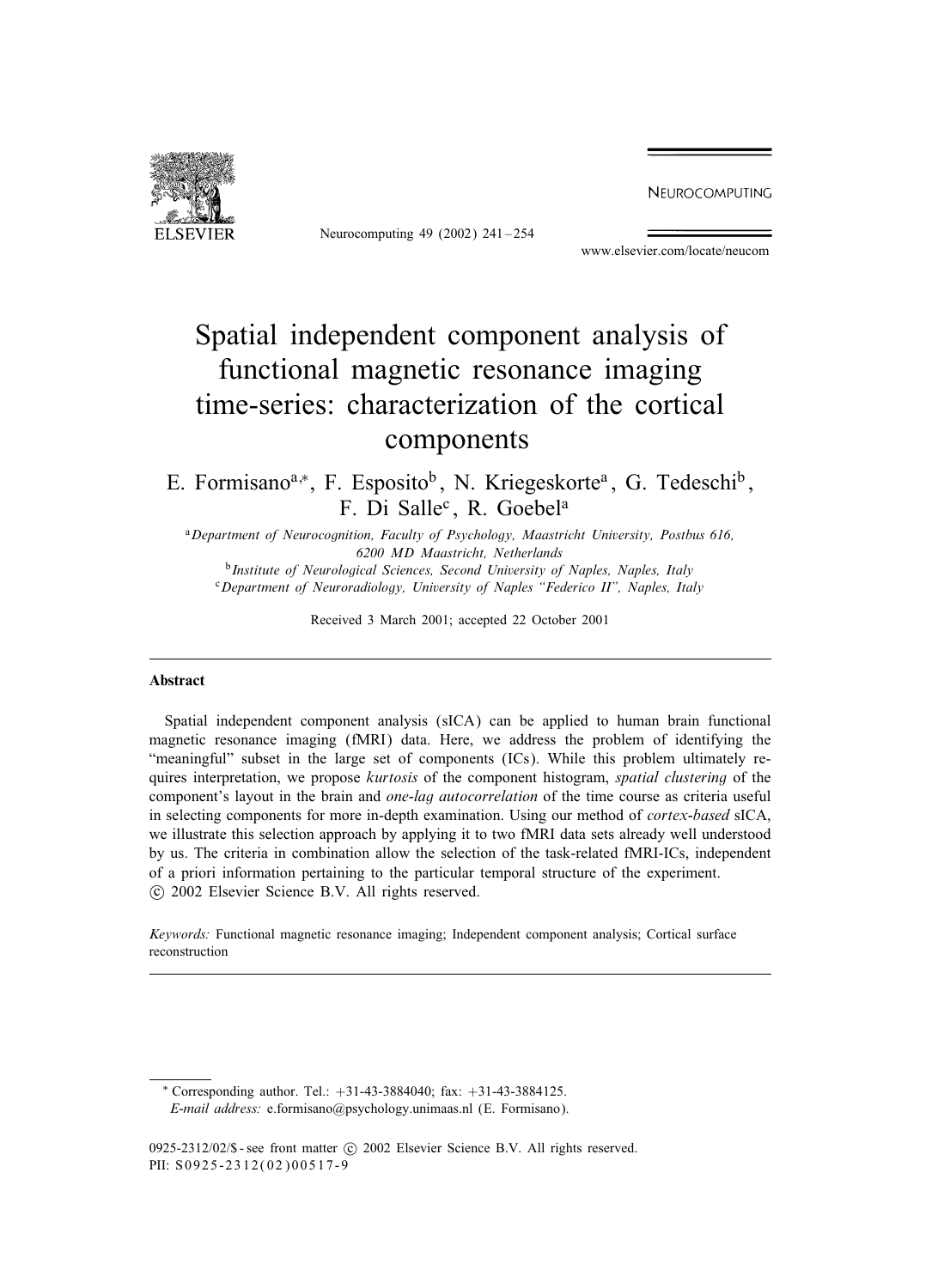### 1. Introduction

In the last few years, blood-oxygenation-level-dependent (BOLD) functional magnetic resonance imaging (fMRI) has rapidly assumed a leading role among the techniques used to localize brain activity. Maps of activated brain areas are formed by detecting the small stimulus-related signal changes  $(1-5%)$  deriving from the effect of neural activity on local blood volume, Iow and oxygen saturation, the so-called hemodynamic response. Typically, fMRI data are analyzed by *hypothesis-driven*, *voxel-based* statistical methods, e.g. with a general linear model  $(GLM)$ . In this type of approach, a model of the hemodynamic response that is spatially invariant (i.e. equal at each voxel) is specified a priori by the experimenter and its goodness-of-fit is tested independently at each voxel [1,7]. In contrast to conventional statistical methods applied in fMRI analysis, independent component analysis (ICA) is *data-driven* and *multivariate.* The decomposition is determined solely by the intrinsic spatio–temporal structure of the data set, i.e. no a priori assumption about the time profile of the effects of interest is required.

Recently, ICA has been applied to fMRI data analysis [15,16]. The ICA-variant used is *spatial* in that the observed 4D fMRI-signals are modelled as linear "mixtures" of unknown spatially independent processes (e.g. BOLD signal changes related to the cognitive task, physiological pulsations, head movements, artifacts, etc.), each contributing to the data set with an unknown time profile. An adaptive ICA algorithm [3] is used to decompose the time series into spatial components (ICs), each having a unique time course (TC). The decomposition process maximizes the spatial statistical independence of the components, the idea being that the new representation of the data  $(ICs/TCs)$ reflects the "unmixed" configuration of the original spatial processes. In sICA, the number of spatial components serving as a linear model the 4D original data set is limited by the number of time samples acquired. As acquisition of a single fMRI volume of the brain typically takes  $1-2$  s and the measurement lasts for a few minutes, the total number of components that the model comprises is usually  $>100$  and  $< 500$ .

In the sICA, as proposed in  $[15]$ , the entire matrix of the fMRI time series is blindly decomposed. This matrix includes signals not only from the cerebral cortex, but also from other parts of the brain, including subcortical structures, the white matter and the ventricles. The resulting decomposition, thus, also models the dynamics of the signal in these other structures. As the maximal number of spatial components is fixed (it equals the number of time samples, i.e. functional scans), the model's power ofspatial (i.e. anatomical) discrimination can be enhanced by restricting the analysis to a subregion of the matrix. Whenever the cortex is the target of investigation, it is therefore advisable to restrict the sICA to the portion of the matrix that represents the cortex. Reconstructions of the cortical sheet, obtained by automatic segmentation of high spatial resolution anatomical magnetic resonance (MR) images [8,13], can be used to select the subset of the cortical time courses. The increase in spatial discriminatory power is enormous because only about 20% of the voxels of a whole brain functional data set lie within the cortex. Besides enhancing the capability of sICA to detect cortical sources (cortex-based ICA or cbICA) [6], this approach also reduces the computational load and speeds up the convergence of ICA algorithms.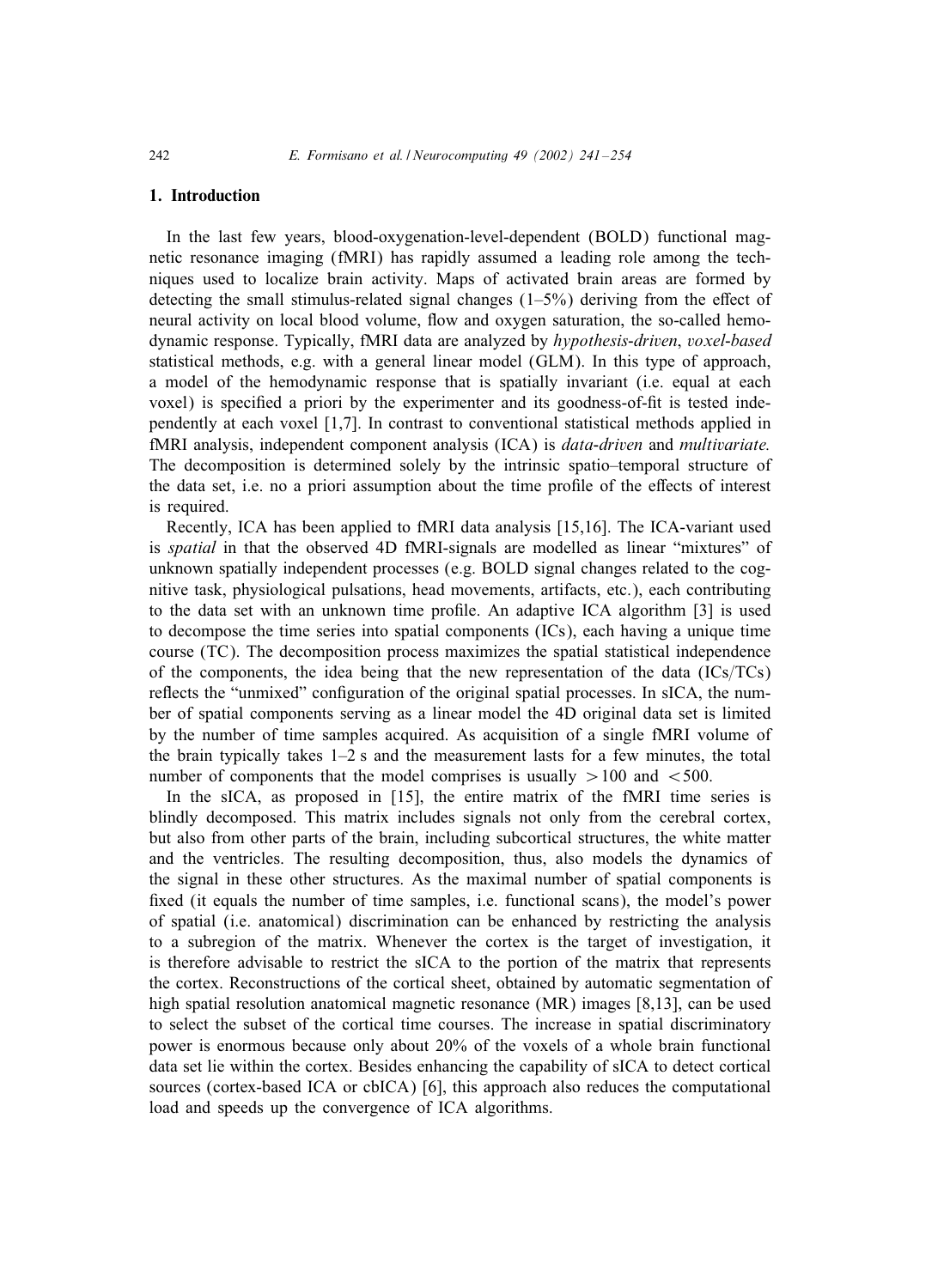As the number of ICs is often very large in spatial ICA (up to the number of time samples), a problem the user has to deal with is the selection of a "meaningful" subset from the large set of components. While this problem ultimately requires interpretation—grounded in the knowledge of an expert, certain computable properties ofthe obtained components and their time courses can be utilized to guide the expert's exploration of the results of the ICA.

As it is usually uninformative to order the ICs according to the contribution to the variance ofthe original data [16], currently adopted solutions revert to a priori information: they select the components on the basis of their time courses' correlation with the stimulation protocol [14]. Since the hallmark of ICA is *blind* decomposition, allowing the analysis of signals difficult to model a priori, a method of characterizing the fMRI-ICs independent of the stimulation protocol is desirable.

The present work aims to investigate whether three descriptive measures computed for each component are useful in selecting "meaningful" ICs in the context of fMRI of the human cerebral cortex. The three measures depend on the component's distribution of the values, on its spatial structure and on the properties of its associated TC, respectively, but not on a priori information. They are: (1) the *kurtosis* of the component's distribution of voxel values, (2) the *degree of spatial clustering* of its suprathreshold voxels, and (3) the *one-lag serial autocorrelation* of its TC. In order to test the heuristic value of these measures, we have determined them for the components obtained by cbICA of data sets well suited to conventional analysis and already well understood by us [9]. If these heuristic criteria turn out to work well in these well understood cases, they might also be helpful in selecting the meaningful components in cases where conventional analysis is not an option (e.g. because the temporal structure of the data is not known a priori).

### 2. fMRI experiments

fMRI data sets consisted of functional time series from a normal subject from the control group in a study of blindsight patients [9] and from three normal subjects participating in a study with a simple motor activation paradigm. Functional imaging was performed at 1:5 T (Siemens magnetom vision) using a standard head coil and a gradient-echo EPI sequence (TE =  $69 \text{ ms}$ , FA =  $90^{\circ}$ , TR =  $3000 \text{ ms}$  [visual study]/5000 ms [motor study],  $FOV = 200 \times 200$  mm<sup>2</sup>, voxel size  $= 1.6 \times 1.6 \times 3$  mm<sup>3</sup>, 126 scans/time series). In the first study, colored images of natural objects (fruit and vegetables) subtending  $5.2 \times 5.2^\circ$  were presented in the upper visual field  $7^\circ$ off-axis in one hemifield at a time. Each stimulation block lasted for 30 s and was repeated four times within each recording session. Fixation blocks of equal length separated stimulation blocks. Within a stimulation block, an image was shown for 1 s and was then replaced by the next image without an interstimulus interval (for details see [9]). In the second study, 10 stimulation blocks  $(25 s)$ , during which subjects performed a self-paced finger-tapping task, were alternated with 10 control blocks of equal length  $(100 \text{ scans/time series})$ . For all the subjects, a high-resolution T1-weighted 3D data set covering the entire brain was collected with a 3D MPRAGE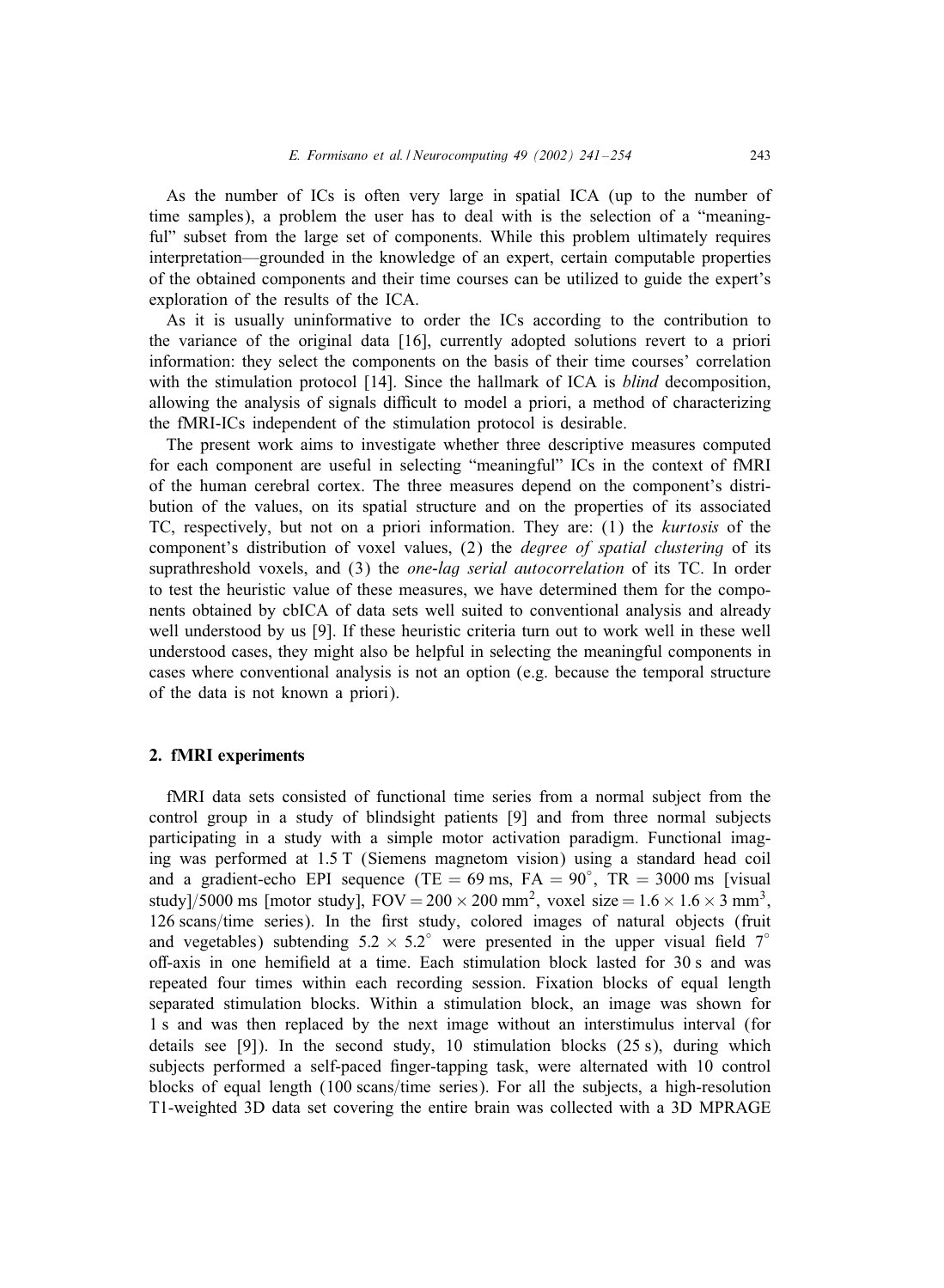sequence (magnetization prepared rapid acquisition gradient echo,  $TR = 9.7$  ms,  $TE =$ 4 ms, FA =  $12^{\circ}$ , matrix =  $256 \times 256$ , thickness = 1 mm, number of partitions = 170–180, voxel size =  $1 \times 1 \times 1$  mm<sup>3</sup>) during the same session as the functional measurement.

#### 3. cbICA of fMRI time series $<sup>1</sup>$ </sup>

cbICA of the fMRI data sets consisted of the following steps:

- (1) *Reconstruction of the cortical surface*. The high-resolution T1-weighted 3D volumes were used for surface reconstruction of both cortical hemispheres of the subject. The white/gray matter border was segmented with a region-growing method preceded by inhomogeneity correction of signal intensity across space. The border of the resulting segmented subvolumes was tessellated to produce a polygon mesh representation of each cortical hemisphere [13]. The tessellation of the white/gray matter boundary of a single hemisphere yields a polygon mesh typically consisting of approximately 250,000 triangles. An iterative 3D morphing algorithm was used to move all surface vertices outwards along with their normals, such that the surface came to represent the spatial structure of the cortical gray matter. Through visual inspection, this process was halted when the surface reached the middle of the gray matter corresponding approximately to layer 4 of the cortex  $[8]$ . The resulting surface was used as the spatial reference in projecting functional data onto inflated representations of the cortex (Fig. 1a).
- (2) *Selection of the cortical time courses.* The complete functional time series were interpolated to  $3 \times 3 \times 3$  mm<sup>3</sup> resolution and co-registered to the 3D anatomical volume following procedures described elsewhere [4]. This yielded a 4D data representation (volume time course or VTC) for each functional data set that, being co-registered to the 3D anatomy, was also co-registered to the polygon mesh representing the cortical sheet. This mesh was projected into the functional data set and the voxels that were within a specified range were tagged as "cortex" (Fig. 1b). The corresponding functional time courses formed the reduced matrix of the cortical time courses  $[6,10]$ .
- (3) *Spatial ICA decomposition.* Let  $X_c$  be the  $T \times M_c$  (T = number of scans,  $M_c$  = number of cortical time-courses) matrix of the observed cortical time courses (as defined in step 2), C the  $N \times M_c$  matrix whose rows  $C_i$  ( $i = 1,...,N$ ) contain the spatial processes ( $N \leq T$  = number of processes) and **A** the  $T \times N$  mixing matrix whose columns  $A_i$  ( $j = 1,...,N$ ) contain the time courses of the N processes. The problem of the ICA-decomposition of fMRI time series can be formulated as the

<sup>&</sup>lt;sup>1</sup>The proposed methods are available as a part of the BrainVoyager 2000 fMRI analysis package [\(www.brainvoyager.com\)](http://www.brainvoyager.com).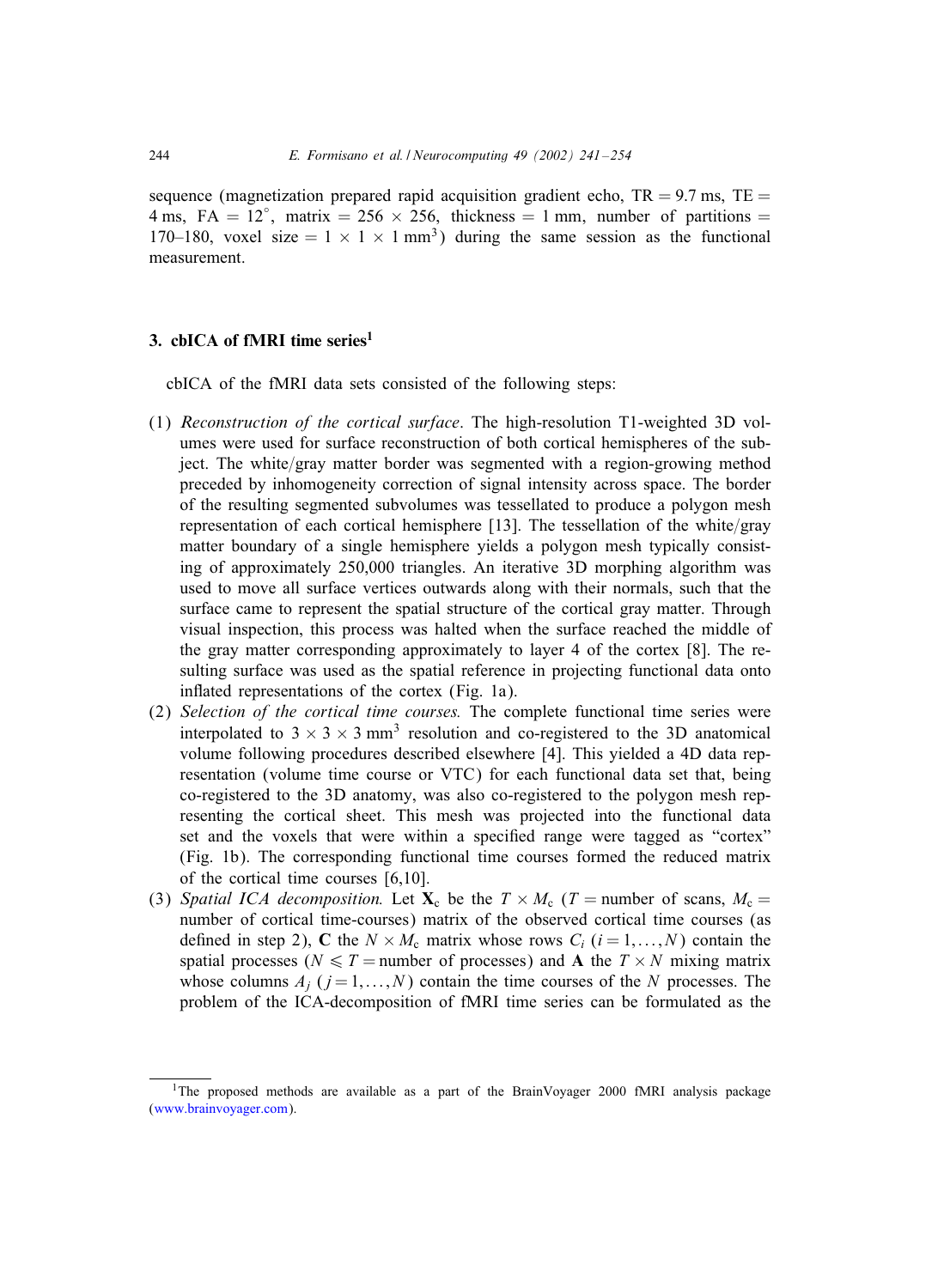

Fig. 1. The use of individual subject cortex reconstruction for visualization on an inflated representation (a) and for tagging of *cortical* voxels in the 4D matrix obtained by functional magnetic resonance imaging (b).

estimation of both matrices of the right side of the following equation:

$$
\mathbf{X}_{\mathbf{c}} = \mathbf{A} \cdot \mathbf{C} \tag{1}
$$

under the constraint that the processes  $C_i$  are spatially independent. No a priori assumption is made about the mixing matrix  $A$ , i.e. about the time courses of the processes.

Different ICA algorithms solve this problem using different strategies (see [11] for a review). Here,  $\mathbf{X}_c$  was blindly decomposed with a fixed-point ICA algorithm (FastICA, [12]) as implemented in [17]. The FastICA algorithm minimizes the mutual information of the components using a robust approximation of the negentropy as a contrast function and a fast, iterative (non-adaptive) algorithm for its maximization (for a detailed description of the FastICA algorithm, see [12]). After sphering the matrix  $\mathbf{X}_c$ , the hierarchical (deflation) mode of the FastICA algorithm was used and all the components ( $N_1 = 126$  in the visual study and  $N_2 = 100$  in the motor study) were estimated one-by-one.

Note that since these components consist of voxel values at locations linked to the cortical surface, they could directly be visualized on a folded or a morphed representation of the cortex (*cortical surface components* or CSC).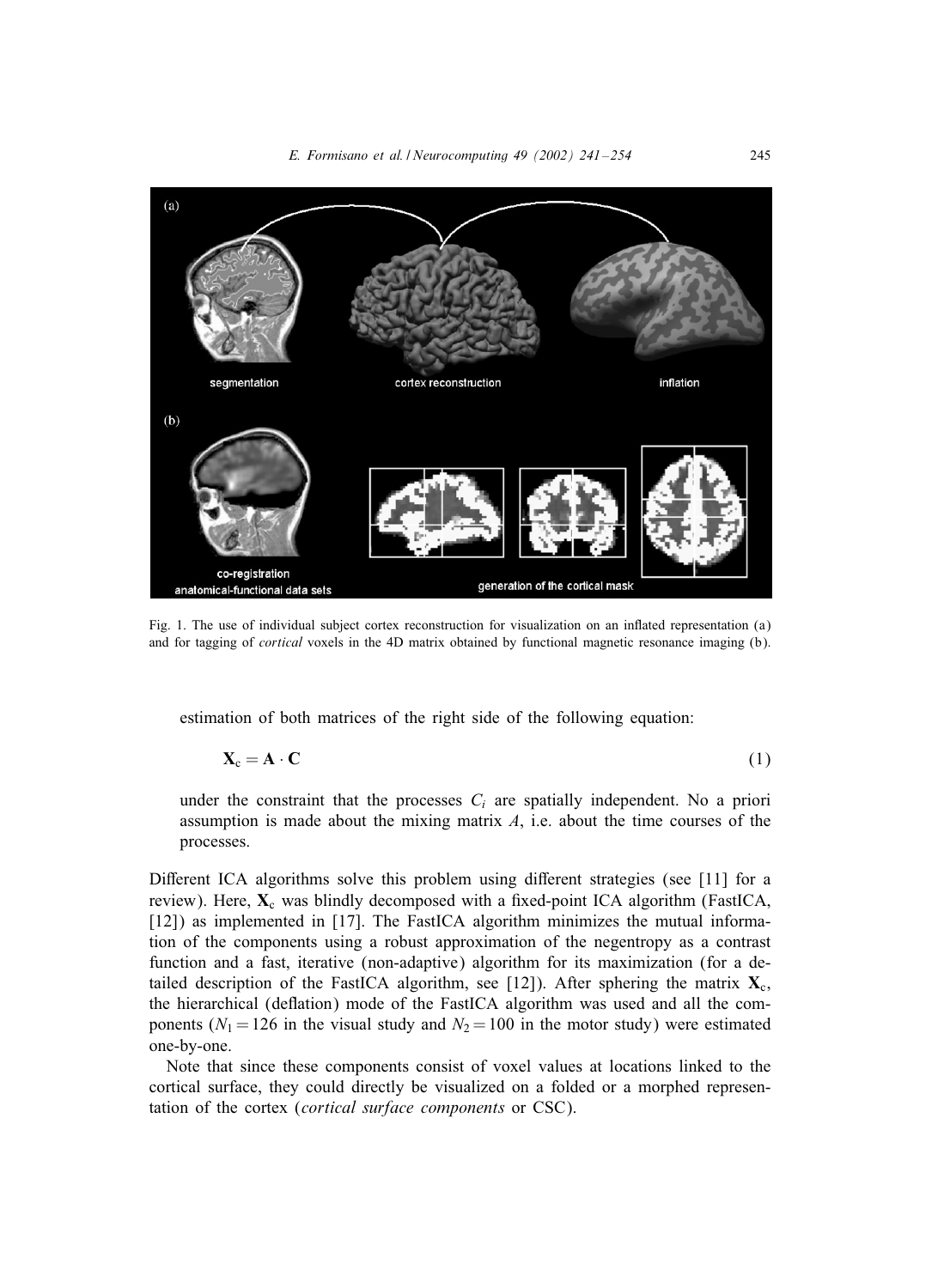#### 4. Characterization of the cortical surface components

After cbICA decomposition, each of the obtained CSCs was assigned values and ranks as follows:

- (1) The *kurtosis* ofthe distribution ofvoxel values associated with each CSC was computed. The CSCs were ranked according to descending values of the *kurtosis*. This ranking is related to the hierarchical order of extraction of the deflation approach used in this paper for the ICA-decomposition. The use of this measure was suggested by the empirical observation that, in several runs of the ICA algorithm on functional time series collected with the same stimulation paradigm, CSCs had a super-Gaussian distribution of voxel values with values of kurtosis corresponding approximately to the same interval of the ranking [5].
- (2) The spatial maps were z-normalized as in [16]. The number of voxels  $(N_{\text{tot}})$  exceeding a threshold value ( $|z| > 3.5$ ) and the size of the subset of these voxels  $(N_{\text{clu}})$  belonging to a 3D cluster of minimum extension (100 mm<sup>3</sup>) were computed. The CSCs were ranked according to descending values of  $CLU = N_{\text{clu}}/N_{\text{tot}}$ . This method aims to quantify the degree of *clustering* of the CSCs and exploits the fact that meaningful processes tend to have a well-defined spatial structure.
- (3) The *one-lag serial autocorrelation coe6cient* (1L) was computed for the CSCs' time courses. The CSCs were ranked according to the descending values of  $1L$ . This method relies on the fact that potentially interesting components present a time course that is temporally structured without necessarily being correlated to the stimulation protocol [2].

Additionally, for each CSC, the root-mean-square (RMS) contribution to the original data was computed. Frequency domain analysis and multiple regression with a linear model of the hemodynamic response to the stimulation conditions was performed for the ICs' time courses.

## 5. Results

Fig. 2 shows the components (referred to as CSC1 and CSC2) corresponding to the cortical response to the visual stimulation (objects presented in the left and right hemifield alternately) as identified by using the a priori information of the stimulation protocol: CSC1 and CSC2 are the two components whose TCs were most highly correlated  $(R = 0.76$  and 0.73) with hemodynamic predictor functions (Fig. 2b, yellow) computed on the basis of the stimulation protocol by a linear model  $[9]$ . The components were normalized and voxels with  $|z|$ -values  $>$  3.5 and belonging to a 3D-cluster  $>100$  mm<sup>3</sup> were color-coded. The resulting maps were projected onto the inflated representation of the subject's cortex. The brain areas integrated in these components included all early visual areas in the occipital cortex and in the ventral stream that responded to the presentation of the objects in the contralateral hemifield. Early areas of the visual processing stream were represented in a single component, while more ventral areas received the contribution of both the components (see Fig. 2a, blue patch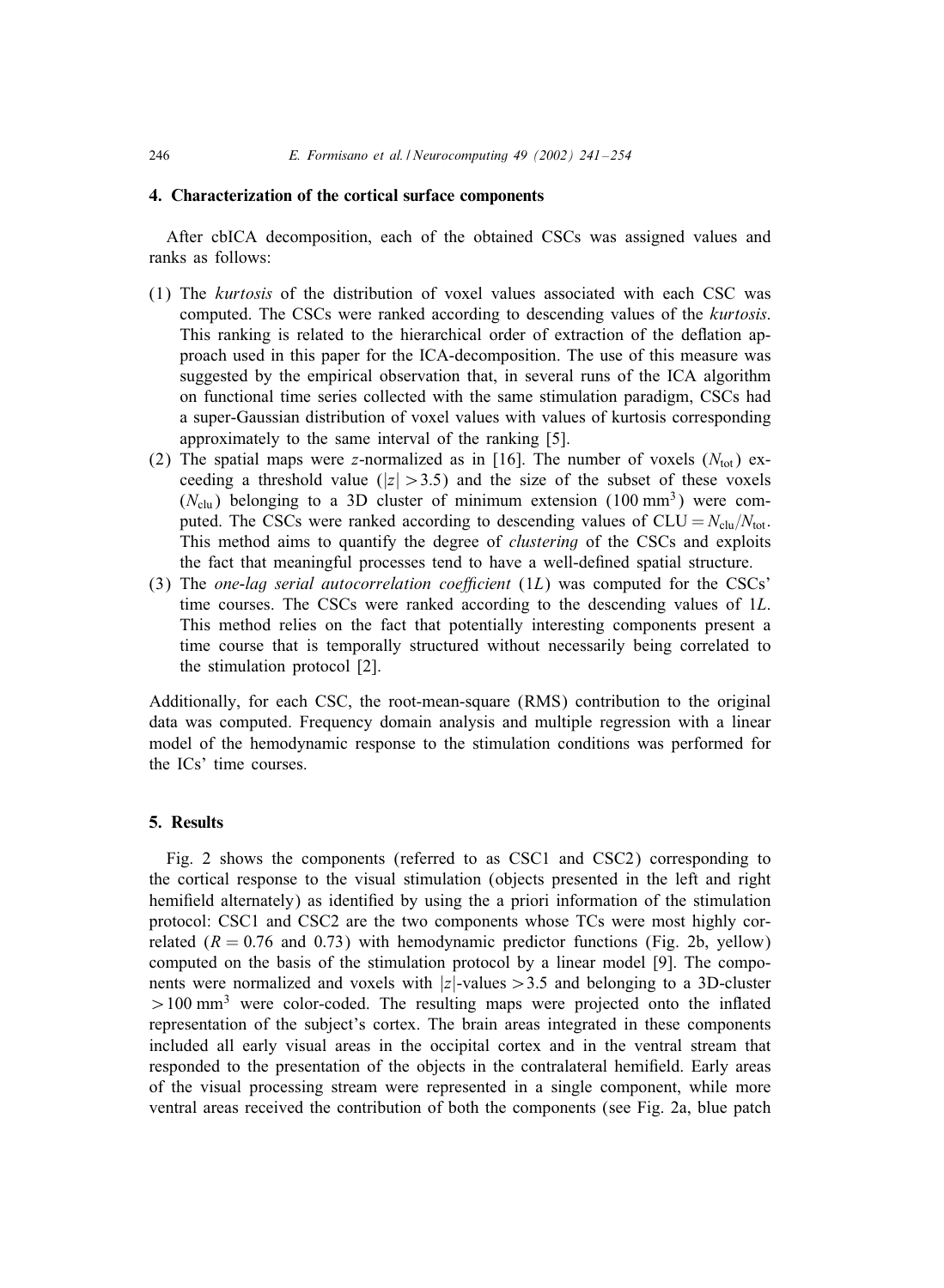

Fig. 2. The two cortical surface components whose time courses (b, white) were most highly correlated with the hemodynamic response (b, yellow) as predicted on the basis of the stimulation protocol (b, background) by a linear model. The component voxels whose values were in the tails of the distribution (c) have been color-coded on the inIated representation (a) note that, as expected from visual neuroanatomy, both components are almost completely lateralized to the hemisphere contralateral of the visual hemifield stimulated during the phases when their time courses are high.

in right hemisphere), indicating that their response was less selective to the hemifield of stimulation. The spatial locations of these areas corresponded very well to the locations of the areas identified by the multiple regression analysis (see  $[9]$  for a comparison). The power spectrum of both TCs presented prominent peaks at the frequency of the stimulus presentation, following harmonics. These results indicate that cbICA can replicate "blindly" the results of the multiple regression analysis and detect both the spatial patterns and the time courses of the task-related cortical activations.

In Fig. 3, the correlation between all component TCs and the two predictors used in the GLM analysis (a), the RMS contribution to the original data (b) and the *kurtosis* ofthe 3D spatial map (c) are shown for all CSCs. In all the graphs, the CSCs are ranked according to the order in which they were obtained with the FastICA algorithm (deflation mode). By the criterion of RMS contribution, CSC1 (black in Figs. 3 and 4)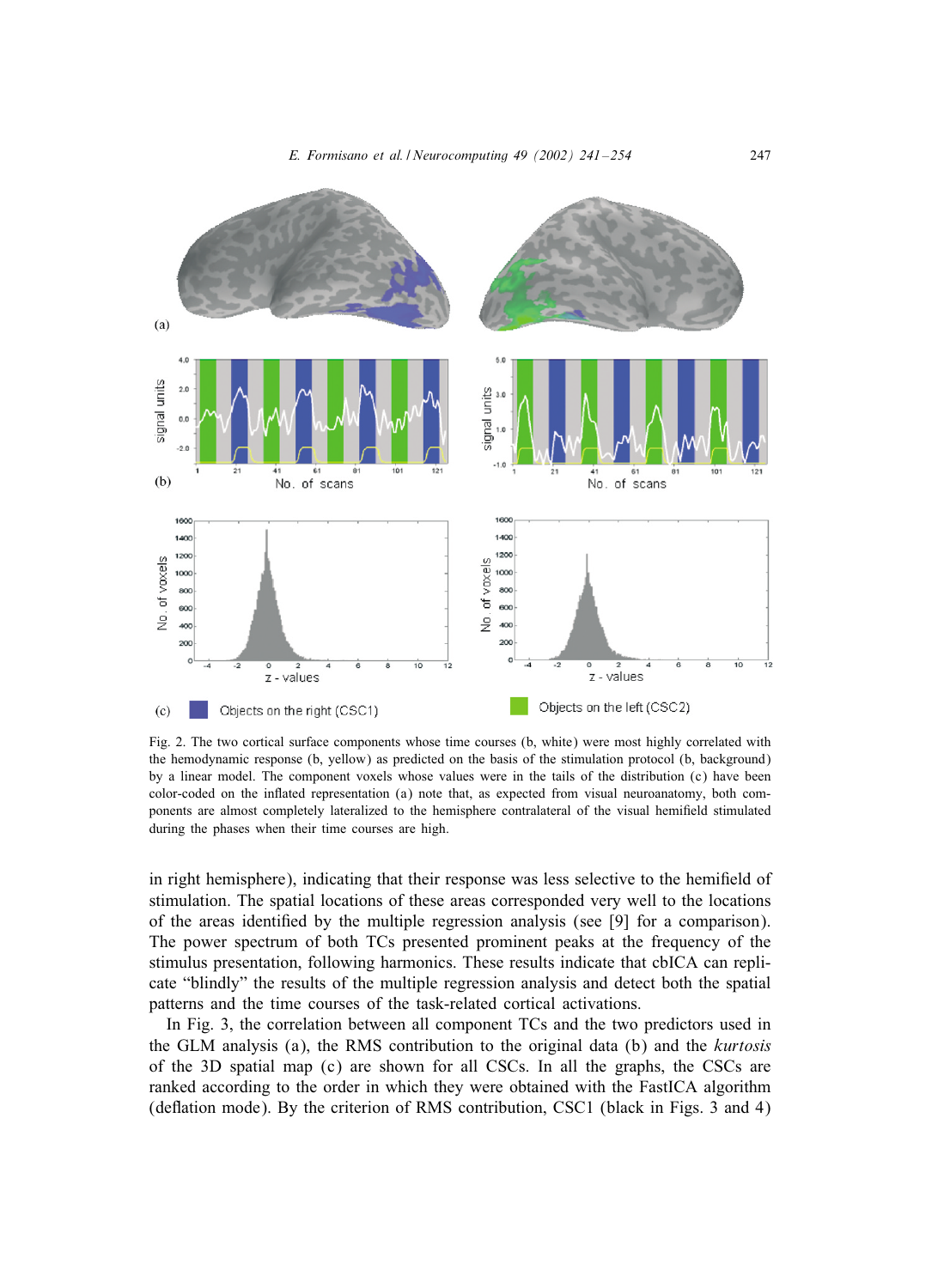

Fig. 3. The cortical surface components (CSC1 and CSC2) identified by correlation with the stimulation protocol (a) are inconspicuous by the criteria ofRMS contribution (b) and kurtosis (c).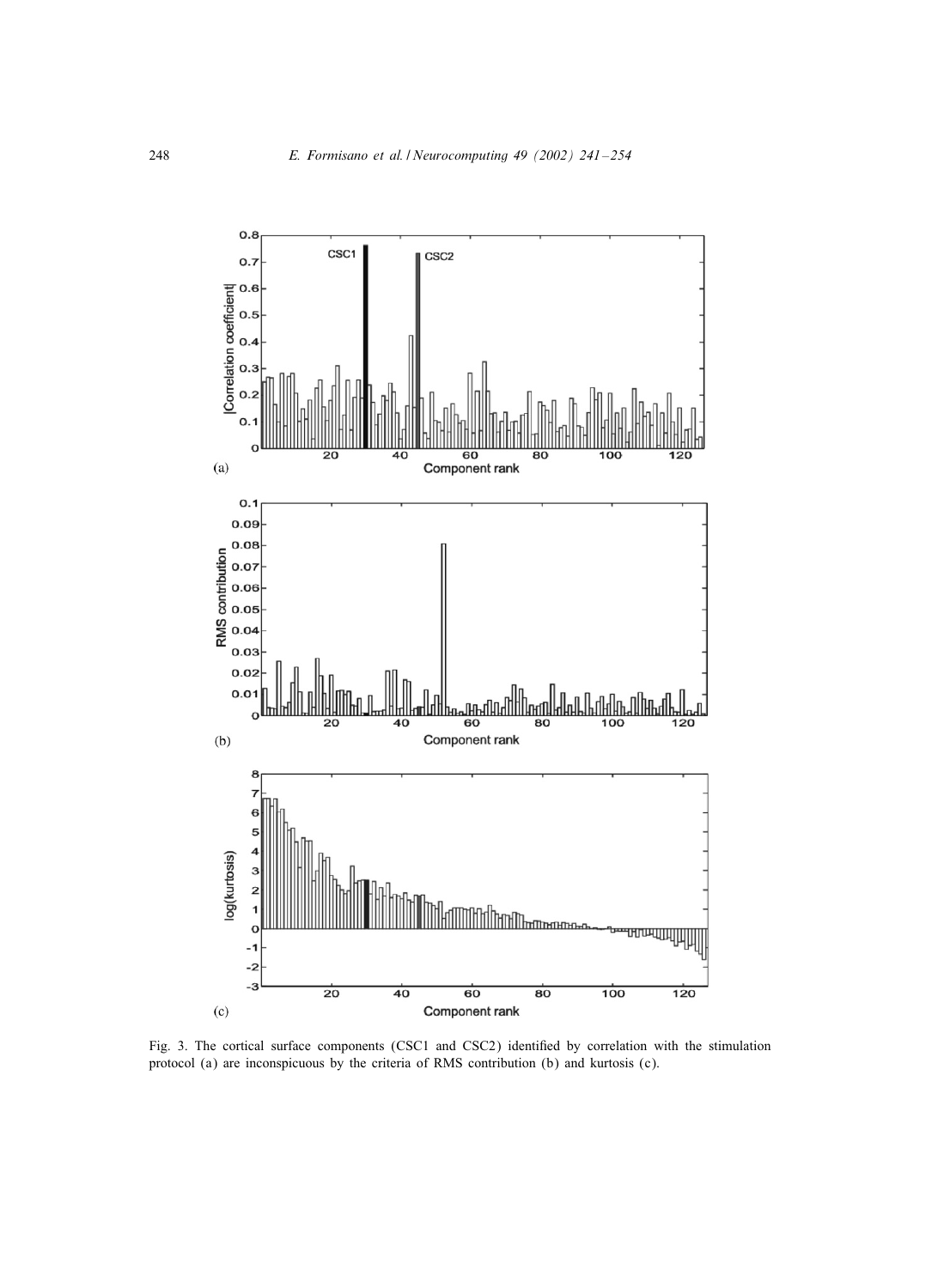and CSC2 (gray in Figs. 3 and 4) were ranked 116th and 91st, respectively, indicating that spatial processes other than stimulus-related activation contributed most to the fMRI data sets. The CSC with the highest RMS contribution was a spatially distributed component, accounting for global changes in the signal during the scanning session. By the criterion of *kurtosis*, the selected components were ranked 23th and 41st, respectively. In the analysis ofother data sets (ofthis and other fMRI experiments with the same number of scans and similar stimulation protocol), the *kurtosis* usually ranked the task-related CSCs in the same interval (approximately between the 21st and the 60th component). In many cases, the highly "super-Gaussian" CSCs (i.e. the components with high values of kurtosis, approximately those with ranks  $1-20$ ) represented spatially localized processes, which could usually be identified as vessels or motion-related artifacts. CSCs with low values of kurtosis presented a noise-like spatial distribution of voxel values without focal regions of activity.

In Fig. 4, the degree of clustering (CLU) of the 3D spatial maps (a) and the *one-lag serial autocorrelation* (1L) (b) are shown for all the CSCs. Most of the CSCs with a very high *kurtosis* also had a high value of CLU ( $> 0.5$ ). Visual inspection of these CSCs revealed that one high focal cluster of voxels with very high  $|z|$ -values was present. High CLUs were also obtained for CSC1 and CSC2 (0.85 and 0.76, respectively). However, in this case high  $|z|$ -values were distributed over several clusters in the visual areas (Fig. 2). As expected, the  $TCs$  of the task-related CSCs showed high values of  $1L$  (0.82 and 0.72). The highest  $1L$  was obtained for one CSC with a diffuse spatial distribution. The TC of this component presented a pronounced low-frequency drift, a common artifact in fMRI data sets.

Fig. 4c shows a plot in which 1L values are plotted versus CLU values. In this graph, CSC1 and CSC2 are represented near the right upper corner. We would expect other potentially interesting CSCs (i.e. the CSCs with a structured TC and with several clusters of activated voxels) to be found in the same quadrant of the graph. Thus, after excluding the CSCs with very high kurtosis (1st–20th, indicated with crosses),  $\ell$  the two nearest CSCs to the task-related components (indicated by circles) were inspected. Each ofthem formed a symmetric pattern over the two hemispheres and their TCs suggested transient activation. While the first represented a bilateral region of the occipital cortex, the second included clusters ofvoxels in the anterior cingulum and in the frontal cortex. Interestingly, the TC of the first of the two indicated occipital activations during the periods when the subject saw only the Jxation cross. Although the exploratory nature of this type of analysis does not allow for quantitative inferences, these CSCs might reflect weakly task-related or -unrelated cognitive activity of the subject during the scanning session.

In Fig. 5, the same  $1L$ –CLU plot as in Fig. 4c is shown for the functional time series collected during the motor task. For each of the three subjects, the suggested method was capable of identifying task-related components, independent of the stimulation protocol. In all the cases, the CSCs represented near the right upper corner of the graph included primary motor, pre-motor and supplementary motor areas, while the

<sup>&</sup>lt;sup>2</sup>Note that this exclusion was carried out on the basis of a visual inspection of the components. It is possible that, in other experiments, potentially meaningful components are ranked in this same interval.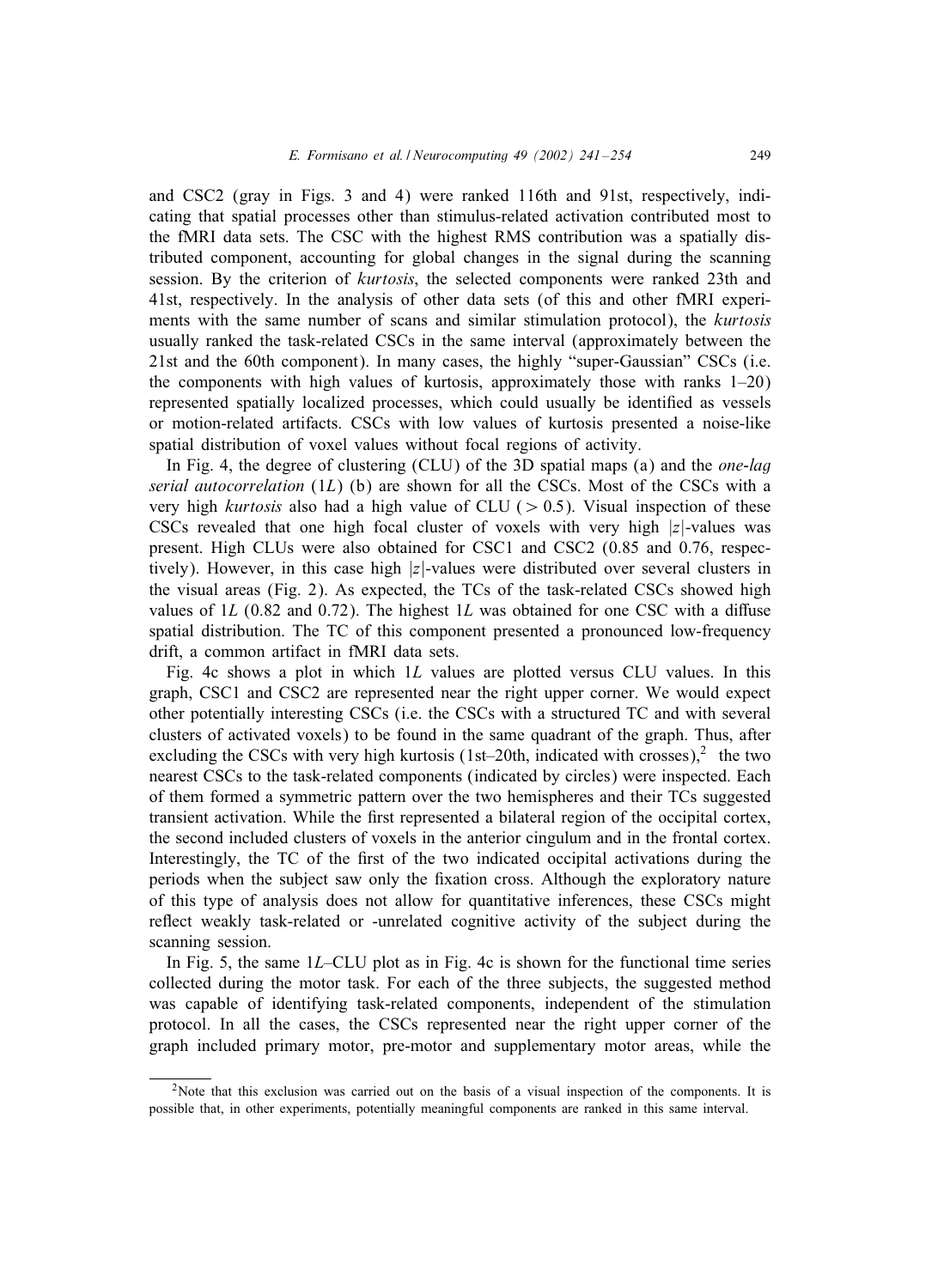

Fig. 4. The combination (c) of degree of clustering (a) as a measure of spatial structure and one-lag serial autocorrelation (b) as a measure of temporal structure is well-suited to detect the "meaningful" components. In (c), crosses (+) mark high-kurtosis components (ranks 1–20), circles (o) mark potentially "meaningful" components that merit more in-depth examination.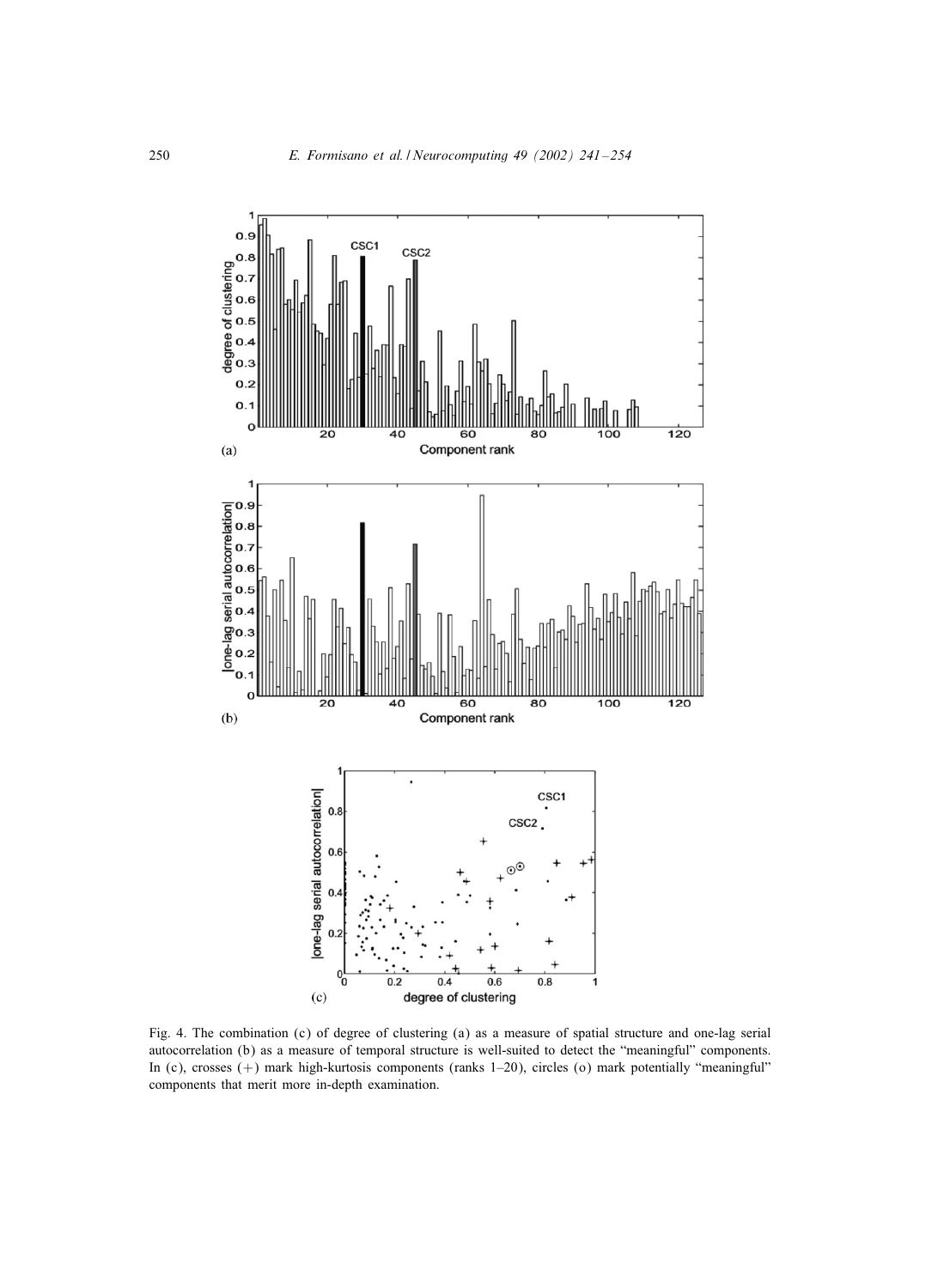

Fig. 5. For each of the three subjects of the motor experiment, the combination of degree of clustering as a measure of spatial structure and one-lag serial autocorrelation as a measure of temporal structure identifies the task-related component (marked by a circle) independent of the stimulation protocol.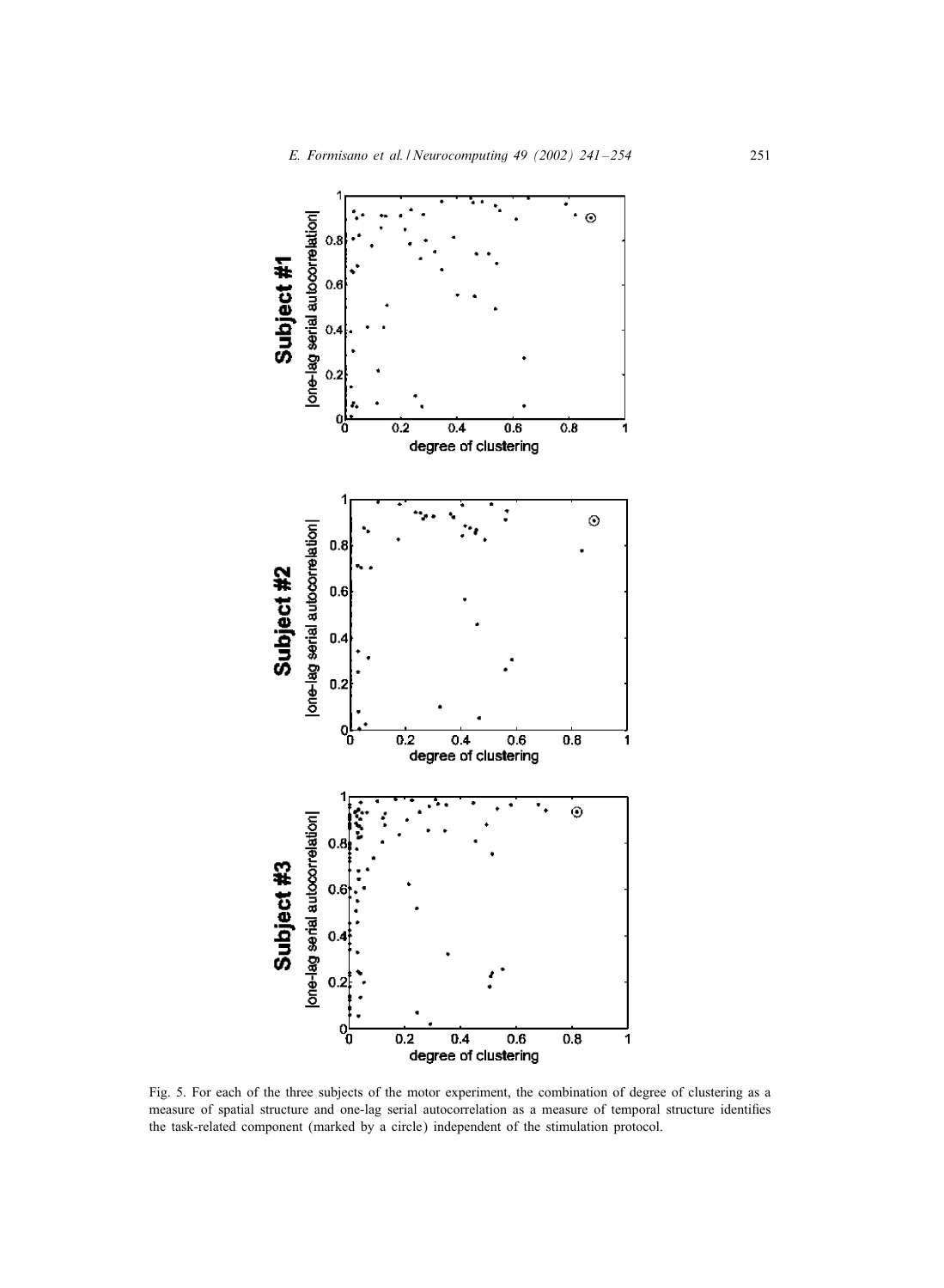associated time courses were highly correlated ( $R = 0.71$ , 0.76, and 0.69, respectively) with hemodynamic predictor functions.

#### 6. Conclusions

In the present paper we have characterized fMRI-ICs, as obtained by cortex-based ICA, on the basis of several parameters that depend on the spatial structure of the 3D voxel values' distribution or on the intrinsic properties of the associated TCs. We have shown that a suitable combination of these parameters allows the selection of potentially "meaningful" fMRI-ICs, independent of the correlation of component-TCs with the stimulation protocol. Although validation of this approach using a larger number of fMRI data sets is needed, we believe that this approach is very useful in the analysis of fMRI experiments in which the hemodynamic response is difficult to model (e.g. event-related designs during complex cognitive tasks) or in which the events of interest are unpredictable (e.g. hallucinations, epileptic seizures).

## References

- [1] P.A. Bandettini, A. Jesmanowicz, E.C. Wong, J.S. Hyde, Processing strategies for time-course data sets in functional MRI of the human brain, Magn. Reson. Med. 30 (1993) 161–173.
- [2] R. Baumgartner, R. Somorjai, R. Summers, W. Richter, L. Ryner, Novelty indices: identifiers of potentially interesting time-courses in functional MRI data, Magn. Reson. Imaging 18 (2000) 845–850.
- [3] A.J. Bell, T.J. Sejnowski, An information-maximization approach to blind separation and blind deconvolution, Neural Comput. 7 (1995) 1129–1159.
- [4] T. Dierks, D.E.J. Linden, M. Jandl, E. Formisano, R. Goebel, H. Lanfermann, W. Singer, Activation of Heschl's gyrus during auditory hallucinations, Neuron 22 (1999) 615–621.
- [5] F. Esposito, E. Formisano, S. Cirillo, R. Elefante, G. Tedeschi, R. Goebel, F. Di Salle, Critera for rank ordering of fMRI independent components, NeuroImage 13 (2001) S114.
- [6] E. Formisano, F. Esposito, F. Di Salle, R. Goebel, Cortex-based independent component analysis of fMRI time-series, NeuroImage 13 (2001) S119.
- [7] K.J. Friston, A.P. Holmes, K.J. Worsley, J.B. Poline, C.D. Frith, R.S.J. Frackowiak, Statistical parametric maps in functional imaging: a general linear approach, Human Brain Map 2 (1995) 189–210.
- [8] R. Goebel, D. Khorram-Sefat, L. Muckli, H. Hacker, W. Singer, The constructive nature of vision: direct evidence from functional magnetic resonance imaging studies of apparent motion and motion imagery, Eur. J. Neurosci. 10 (1998) 1563–1573.
- [9] R. Goebel, L. Muckli, F.E. Zanella, W. Singer, P. Stoerig, Sustained extrastriate cortical activation without visual awareness revealed by fMRI studies of hemianopic patients, Vision Res. 41 (2001) 1459–1474.
- [10] R. Goebel, W. Singer, Cortical surface-based statistical analysis of functional magnetic resonance imaging data, NeuroImage 9 (1999) S64.
- [11] A. Hyvärinen, A survey on independent component analysis, Neural Comput. Surv. (1999) 94-128.
- [12] A. Hyvärinen, Fast and robust fixed-point algorithms for independent component analysis, IEEE Trans. Neural Networks 10 (1999) 626–634.
- [13] N. Kriegeskorte, R. Goebel, An efficient algorithm for topologically correct segmentation of the cortical sheet in anatomical MR volumes, NeuroImage 14 (2001) 329–346.
- [14] M.J. McKeown, Detection of consistently task-related activations in fMRI data with hybrid independent component analysis, NeuroImage 11 (2000) 24–35.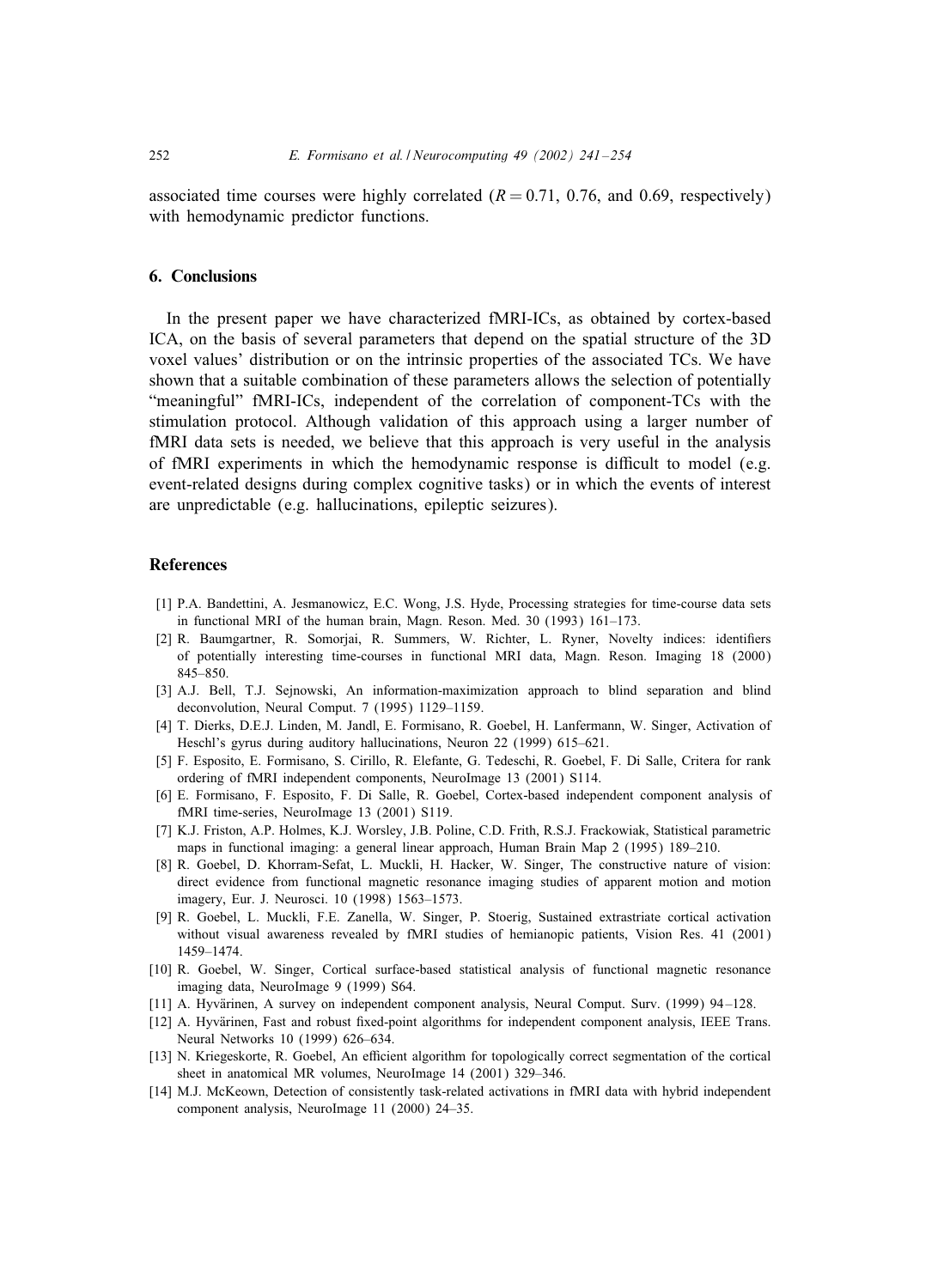- [15] M.J. Mc Keown, T.P. Jung, S. Makeig, G.G. Brown, S.S. Kindermann, T.W. Lee, T.J. Sejnowski, Spatially independent activity patterns in functional MRI data during the Stroop color-naming task, Proc. Natl. Acad. Sci. USA 95 (1998) 803–810.
- [16] M.J. Mc Keown, S. Makeig, G.G. Brown, T.P. Jung, S.S. Kindermann, A.J. Bell, T.J. Sejnowski, Analysis offMRI data by blind separation into independent spatial components, Human Brain Map 6 (1998) 160–168.
- [17] The FastICA MATLAB package (http://www.cis.hut.fi/projects/ica/fastica/).



Elia Formisano is Ph.D. in Biomedical Engineering and, at present, Assistant Professor in the University of Maastricht (Dept. of Cognitive Neuroscience/Faculty of Psychology). His main research interests are the development of methods for the analysis and representation of functional magnetic resonance imaging data and the study of the functional organization of the human auditory cortex.



Fabrizio Esposito is a Ph.D. student in the Department of Neurological Sciences at the Second University of Naples. His main research interests are the methods for the non-inferential analysis and representation of functional magnetic resonance imaging data.



Nikolaus Kriegeskorte is a Ph.D. student in the Department of Cognitive Neuroscience at Maastricht University. He studied psychology and computer science at the University of Cologne. His interests include psychophysics, fMRI, and network modeling of high-level functions of the primate visual system as well as fMRI methodology.

Gioacchino Tedeschi is full Professor of Neurology in the Department of Neurological Sciences of the Second University of Naples. His main research interests are the Magnetic Resonance methods for the spectroscopic and functional analysis of the brain.